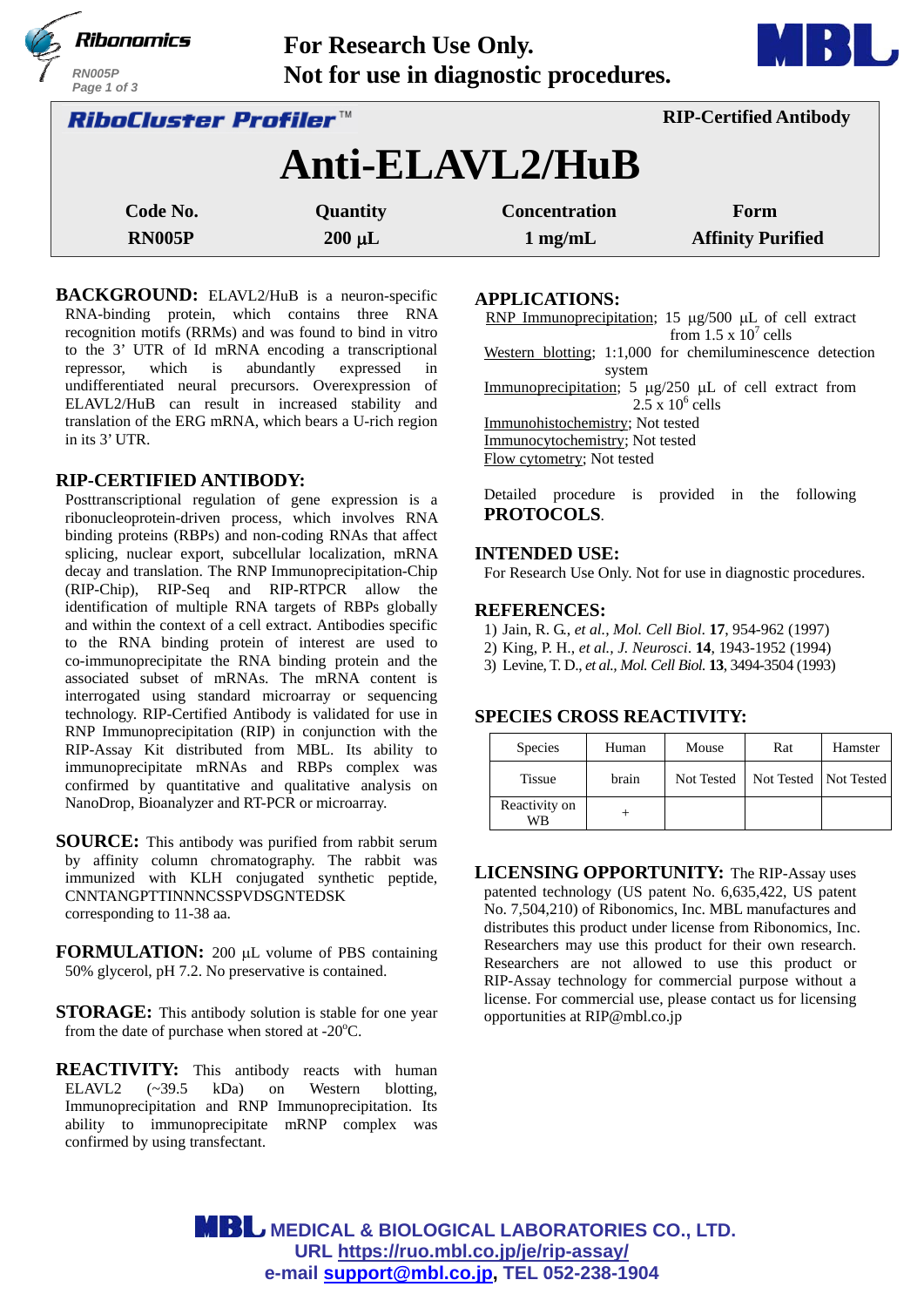

| <b>Average of the RNA Quantity <math>(n=2)</math></b> |            |
|-------------------------------------------------------|------------|
| Antibody                                              | $RNA$ (ng) |
| Normal Rabbit IgG                                     | 36.0       |
| anti-ELAVL2                                           | 689.0      |
| <b>Total RNA</b>                                      | 160480.0   |

# **PROTOCOLS:**

#### **RNP Immunoprecipitation**

Some buffer and reagents are included in the RIP-Assay Kit (code. RN1001). Please also refer to the protocol packaged in the RIP-Assay Kit.

[Material Preparation]

1. Lysis Buffer (+)

Before using the Lysis Buffer, protease inhibitors, RNase inhibitors, and DTT are added to the Lysis Buffer at the appropriate concentration.

2. Wash Buffer (+)

Before using the Wash Buffer, DTT is added to the Wash Buffer at the appropriate concentration.

#### **Protocol**

- 1) Wash 1.5 x  $10^7$  cells 2 times with PBS and resuspend them with 500  $\mu$ L of ice-cold Lysis Buffer (+) containing appropriate protease inhibitors, RNase inhibitors, and DTT. Vortex for 10 seconds. Leave on ice for 10 minutes.
- 2) Centrifuge the tube at  $12,000$  x g for 5 minutes at  $4^{\circ}$ C and transfer the supernatant to another tube.
- 3) Add 25  $\mu$ L of 50% protein A agarose beads slurry resuspended in Lysis Buffer (+) into the supernatant. Incubate it at  $4^{\circ}$ C with rotating for 1 hour.
- 4) Centrifuge the tube at 2,000 x g for 1 minute at  $4^{\circ}$ C and transfer the supernatant to another tube (precleared sample).
- 5) Mix both 25  $\mu$ L of 50% protein A agarose beads slurry resuspended in nuclease-free and Normal Rabbit IgG (RIP-Assay Kit) or anti-ELAVL2 antibody at the amount of suggested in the **APPLICATIONS,** and then add 1 mL of Wash buffer (+) into each tube. Incubate with gently agitation for 1 hour at 4°C.
- 6) Wash the beads once with ice-cold Lysis Buffer (+) (centrifuge the tube at 2,000 x g for 1 minute). Carefully discard the supernatant using a pipettor without disturbing the beads.
- 7) Add 500  $\mu$ L of cell lysate (precleared sample of step 4), then incubate with gentle agitation for 3 hours at  $4^{\circ}$ C.
- 8) Wash the beads 4 times with Wash Buffer (+) (centrifuge the tube at 2,000 x g for 1 minute).
- 9) Add 400 µL of Master mix solution (Solution I: Solution II = 10  $\mu$ L: 390  $\mu$ L). Vortex for 10 seconds.
- 10) Add 250 µL of Solution III. Vortex for 10 seconds.
- 11) Centrifuge the tube at 2,000 x g for 2 minutes.
- 12) Transfer the supernatant to the tube containing  $2 \mu L$  of Solution IV.
- 13) Add 600 µL of ice-cold 2-propanol and place at -20 $^{\circ}$ C for 20 minutes. Centrifuge the tube at 12,000 x g for 10 minutes.
- 14) Wash the pellet 2 times with 0.5 mL of ice-cold 70% Ethanol and dry up the pellet for 5-15 minutes.
- 15) Dissolve the pellets in nuclease-free water.
- RNA was quantified with NanoDrop (Thermo Fisher Scientific Inc.) and the RNA quality was analyzed with Bioanalyzer (Agilent Technologies, Inc.).

(Positive control for RNP Immunoprecipitation; transfectant)



*Western blot analysis of ELAVL2 expression in transfectant (1) and human brain (2) using RN005P.*

#### **SDS-PAGE & Western Blotting**

- 1) Wash 1 x  $10^7$  cells 3 times with PBS and suspend them in 1 mL of Laemmli's sample buffer.
- 2) Boil the samples for 2 minutes and centrifuge. Load  $10 \mu L$ of the sample per lane in a 1 mm thick SDS-polyacrylamide gel for electrophoresis.
- 3) Blot the protein to a polyvinylidene difluoride (PVDF) membrane at 1 mA/cm<sup>2</sup> for 1 hour in a semi-dry transfer system (Transfer Buffer: 25 mM Tris, 190 mM glycine,